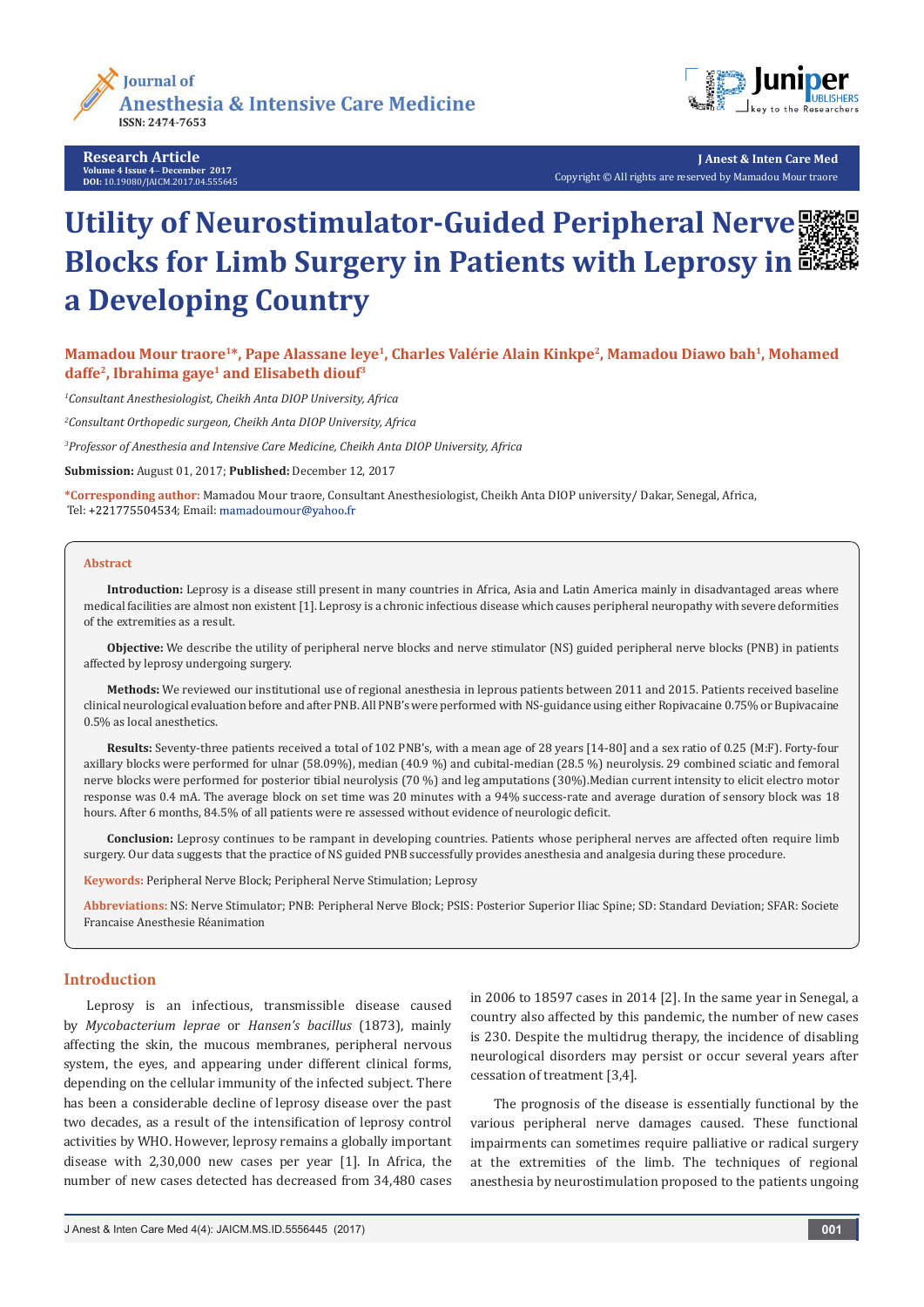to limb surgery remain weakly developed in the literature. Our work aims to describe the utility of peripheral nerve blocks by neurostimulation in the leprous patient in a low-resource context.

# **Patients and Methods**

#### **Patient and Data Collection**

The study included all leprous patients who benefited from a peripheral nerve block through neurostimulation for limb surgery. The data were collected retrospectively on the anesthesia record sheets and the follow-up medical records from July 2011 to August 2015 at the Centre Hospilatier de l'Ordre de Malte in Dakar. Incomplete files were excluded from the study. For each patient we were interested in the classification of leprosy according to Ridley and Jopling, the corticosteroid therapy, the ASA class, the initial clinical neurological assessment and after peripheral nerve block in the 6 months, the type of surgery, neurostimulation parameters and the success of the peripheral block, and an improvement or not of the pain scores within 48 hours in case of hyperalgic neuritis.

# **Neurological Evaluation and Neurostimulation**

All patients underwent a preoperative assessment recorded on the anesthesia form. Nerve damages were noted and mapped on a neuro-clinical assessment form (Figure 1). The clinical examination of the nerves depended on one hand on their palpation and on the other hand on the quantitative evaluation of the 3 elemental sensitivities in their skin territory on hand and foot. Tactile sensitivity was studied by Von Frey hair method (0.5 and 0.2 g filament), modified by Pearson & weddell. The sensitivity of the pain was appreciated by the puncture of a sterile pin at the same points. Thermal sensitivity was studied by dropping a drop of ether into the skin or by applying ice. Patients with complete paralysis did not benefit from neurostimulation. The peripheral blocks were made in the operating room by a senior anesthesiologist. Standard monitoring included an electrocardioscope, non-invasive arterial pressure and a pulse oximeter. The criteria of neurostimulation were those edicted by the recommendations for clinical practice of SFAR (French Society of Anesthesia and Intensive care medecine) in 2003 [5].

We deliberately increased the intensity at 3mA in order to reduce the risk of intraneural injection at the first puncture. The neurostimulation was performed by two devices, Plexygon® type (Vygon) or HNS-12® (BBraun). The short-bevelled insulaled needles were isolated of variable sizes depending on the patient's corpulence: 50mm to 100mm Stimuplex® type A or D or Locoplex ®. The local anesthetic solutions used were either ropivacaine 0.75 % or bupivacaine 0.5 %. The procedures depended of the type of block as followed.

# **Axillary Brachial Plexus Blockade**

It is performed at the level of the insertion of pectoralis major muscle into humerus. The patients were positioned supine with arm abducted to 90 degrees and the elbow flexed. After skin preparation with antiseptic solution, a 22-gauge,

50mm short-bevelled insulaled needle was connected to a nerve stimulator with an initial setting of 3mA. Local anesthetic was used with the following increments order (median nerve 6ml, musculocutaneous nerve 4ml and radial nerve at the end 15ml). Triple injection technique was used as superior axillary artery to locate median and musculocutaneous nerves and inferior to locate radial nerve and the ulnar nerve was not located separately. The objective was to inject local anesthetic when an appropriate motor response occured between 0,3-0,5mA at 0,1millisecond pulse, as recommended [6].

#### **Femoral Nerve Blockade**

It was performed at the mid point of the inguinal ligament 1cm distal and 1-1.5cm lateral to the femoral artery. The patient were in supine position with the leg extended. The classical endpoint was the quadriceps contraction. A 22-gauge, 100mm short-bevelled insulated needle was used as the same needle performing sciatic nerve blockade. Local anesthetic was Ropivacaine 0,75 % or Bupivacaine 0,5%.

## **Sciatic Nerve Blockade**

By parasacral technique, patients were placed in the lateral decubitus position. Landmarks were posterior superior iliac spine (PSIS) and the ischial tuberosity. A line was drawn connecting these two points and the insert point was at 6cm caudal to PSIS. The insert needle was 100mm. If bone contacted the needle caudally until it advances through the sciatic foramen. All the sensory blocks were tested after removal of the needle at 10min, 15min and 30min with ice and the motor block by the absence of voluntary mobility. Failure was notified in the absence of a sensory block 30 min after the block was made.

#### **Analyses statistiques**

Statistical analysis was conducted using EPI infos version 7. Data are expressed as mean (SD), or median and percentage.

#### **Results**



**Figure 1:** Hypertrophicle prousneuritis of the ulnar nerve.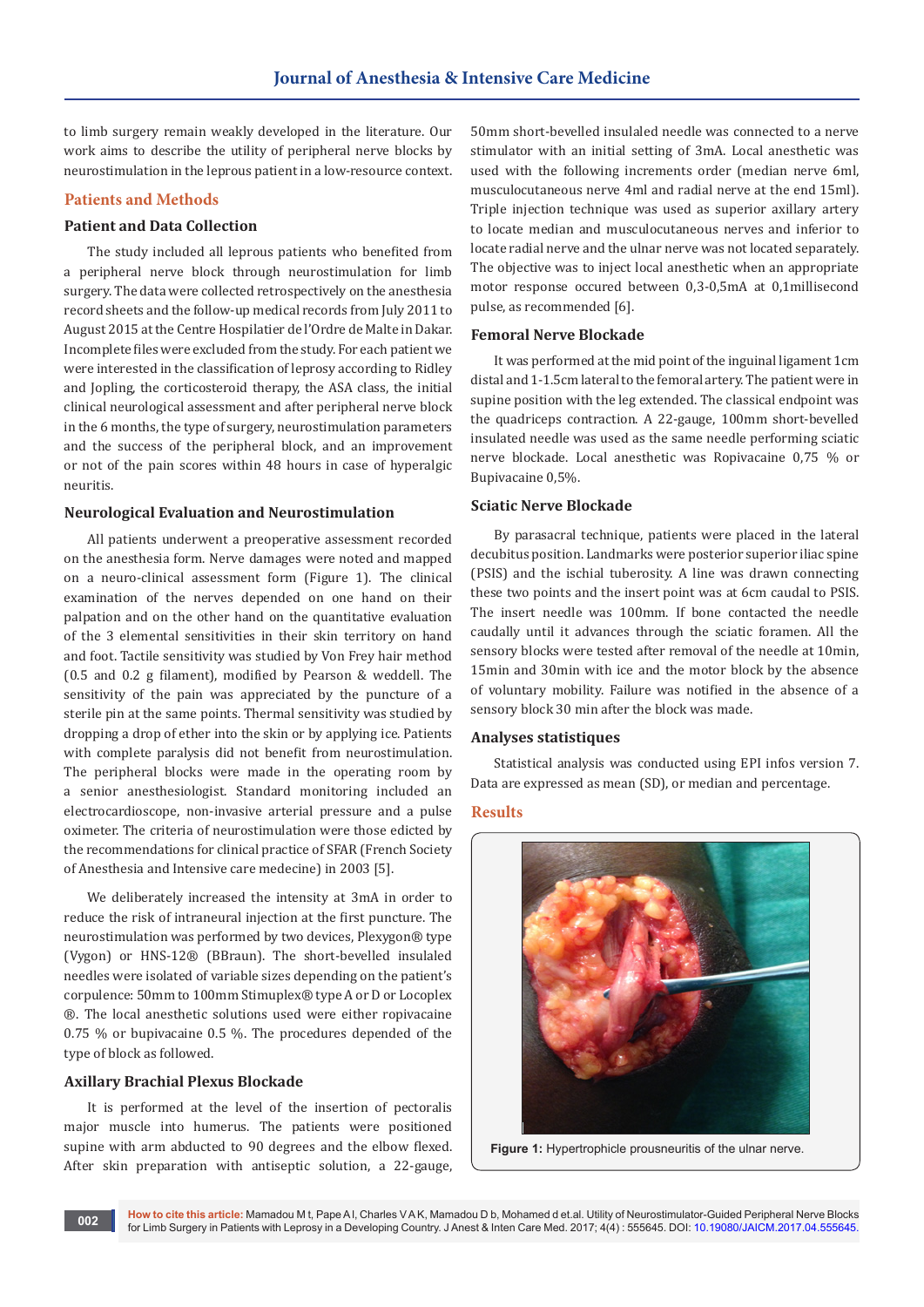# **Journal of Anesthesia & Intensive Care Medicine**

Over the period of the study, 73 patients received a total of 102 peripheral nerve blocks. The main exclusion criteria was the lack of data in 14 patients. Medical and demographic caracteritics of patients are reported in Table 1. Preoperative neurologic evaluations with calibrated filamentwere complete in all patients. Surgical indications at upper limb were mainly ulnar neunolysis at 58,02% (Table 1 & Figure 1) and at the lower limb leg amputation 30% and tibial neurolysis 70% (Figure 2)



Figure 2: Leprous foot ulcer before amputation.

**Table 1:** Characteristics of Patients and Surgery.

| <b>Characteristics</b>                | Population = 73 |  |  |
|---------------------------------------|-----------------|--|--|
| Age $(y)$                             | $28(14-80)$     |  |  |
| Sex-Ratio (M/F)                       | 0,25            |  |  |
| Weight (kg)                           | $47(35-82)$     |  |  |
| Type of Leprosis (n)                  |                 |  |  |
| Polar Tuberculoid                     | 3               |  |  |
| Polar Lepromatous                     | 9               |  |  |
| Bordeline (BT, BB, BL)                | 20, 27, 8       |  |  |
| Non Classification                    | 6               |  |  |
| Duration of Leprosis                  | $3(1-11)$       |  |  |
| Conclusion of Clinical Evaluation (%) |                 |  |  |
| Sensitive and Motor Total Deficit     | $\theta$        |  |  |
| Sensitive and Motor Partial           | 92              |  |  |
| <b>Surgical Indications</b>           |                 |  |  |
| <b>Upper Limb</b>                     |                 |  |  |
| Ulnarneurolysis                       | 30              |  |  |
| Medio-ulnarneurolysis                 | 9               |  |  |
| Medianneurolysis                      | 5               |  |  |
| <b>Lower Limb</b>                     |                 |  |  |
| Posterior Tibial Neurolysis           | 17              |  |  |
| Amputation for Foot Ulcer             | 12              |  |  |
| Steroidregimen (%)                    | 80              |  |  |

Data are presented as mean (SD), median (10th-90th centile) or percentage and n as number

BT, BB, BL indicate respectively Bordeline Tuberculoid, Bordeline Bordeline, Bordeline Lepromatous

The Table 2 shows each nerve block parameters. The nerve stimulation parameters are reported in Table 3. The success rate in all blocks was 92,5 %.The functional gain was increased in 73 % reviewed patients and at the same time no neurologic complications was reported by all the patients. All surgical procedures were performed under tourniquet.

|                           | <b>Threshold</b><br>(mA) | <b>Performance</b><br><b>Duration</b><br>(min) | <b>Onset</b><br><b>Time</b><br>(min) | <b>Duration</b><br>(min) |
|---------------------------|--------------------------|------------------------------------------------|--------------------------------------|--------------------------|
| Median Nerve              | 0,46                     | 2                                              | 10                                   | 18                       |
| Radial Nerve              | 0,6                      | 2                                              | 11                                   | 18                       |
| Musculocutaneous<br>Nerve | 0,42                     | 1,5                                            | 8                                    | 17                       |
| <b>Ulnar Nerve</b>        |                          |                                                | 10                                   | 18                       |
| <b>Femoral Nerve</b>      | 0,40                     | 4                                              | 15                                   | 16                       |
| <b>Tibial Nerve</b>       | 0,42                     | 6                                              | 25                                   | 18                       |
| Common peroneal<br>Nerve  |                          |                                                | 20                                   | 19                       |

**Table 3:** All block characteristics and outcomes.

| Characteristic                 | Value                |  |
|--------------------------------|----------------------|--|
| <b>Type of Block</b>           | (n)                  |  |
| Axillary Block                 | 44                   |  |
| <b>Femoral Block</b>           | 29                   |  |
| Sciatic Block                  | 29                   |  |
| Current Output (mA)            | 3                    |  |
| Thresholds (mA)                | $0,46$ (0,30 – 0,70) |  |
| Onset Time (min)               | $20(12-35)$          |  |
| Sensitive Block Duration (min) | $16(14-26)$          |  |
| $VAS/48h$ (mm)                 | $25(0 - 35)$         |  |
| Success Rate (%)               | 98                   |  |
| Complications (n)              | 6                    |  |

Values are reported as number of subjects, proportion (percentage), mean (SD)

VAS: Indicates Visual Analog Scale.

# **Discussions**

Taking into account the data of the literature which was not very productive or even absent on neurostimulated peripheral blocks on the leprous, we conducted this retrospective study in order to describe the interest of these blocks for limb surgery in a context of low resources. This study demonstrates on one hand the feasibility of neurostimulation despite leprous neuropathy, and on the other hand its undeniable advantages compared to

**How to cite this article:** Mamadou M t, Pape A l, Charles V A K, Mamadou D b, Mohamed d et.al. Utility of Neurostimulator-Guided Peripheral Nerve Blocks for Limb Surgery in Patients with Leprosy in a Developing Country. J Anest & Inten Care Med. 2017; 4(4) : 555645. DOI: [10.19080/JAICM.2017.04.555645.](http://dx.doi.org/10.19080/JAICM.2017.04.555645) **<sup>003</sup>**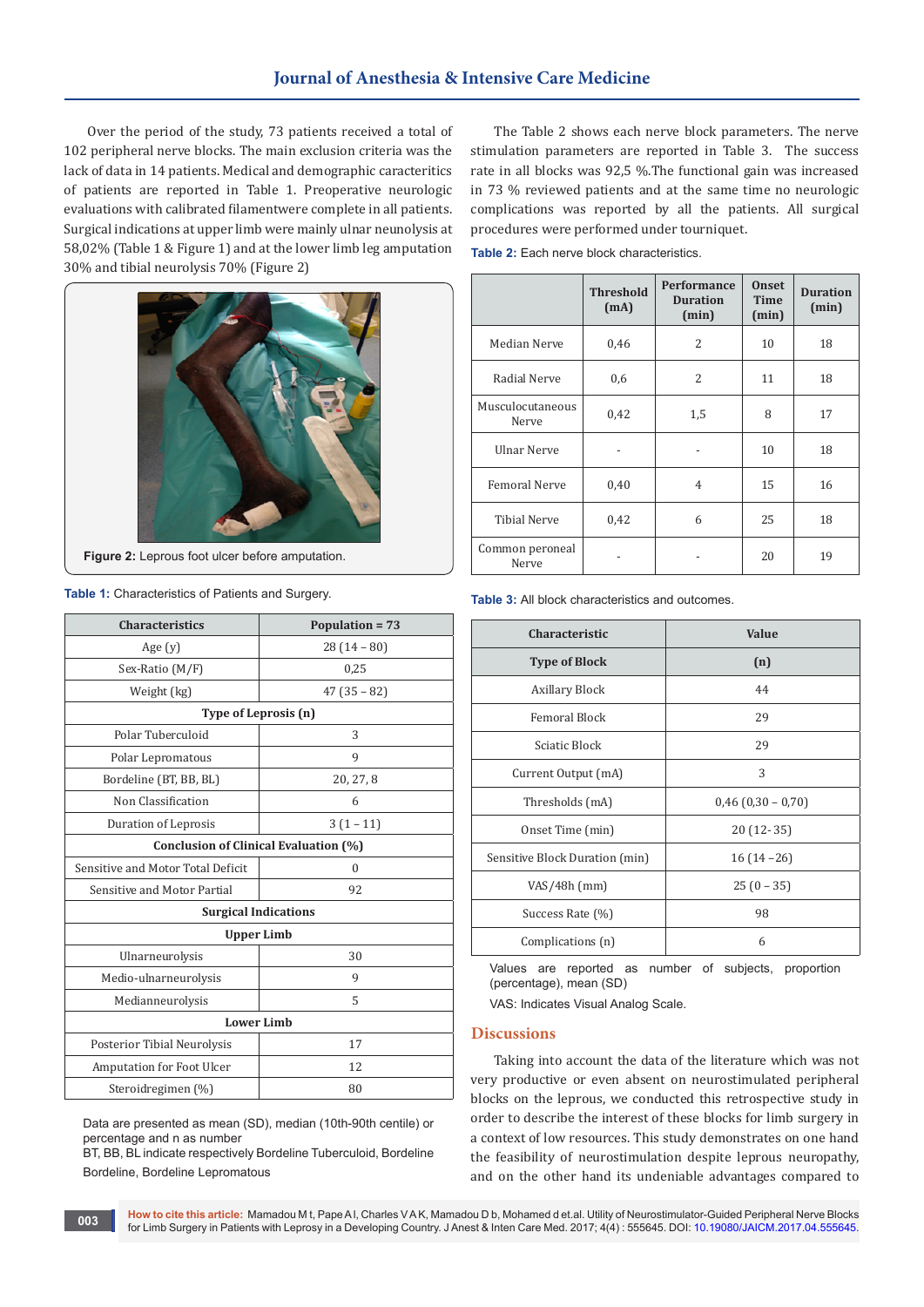the techniques such as epidural or general anesthesia that were proposed. Some authors have reported the realization of brachial plexus block using blind techniques without neurostimulator [6,7]. Indeed in 1981, Pfagraft in a letter to the editor, reported the realization of brachial plexus blocks on the leprous patient [6]. Similarly, Debray and al, in the surgical treatment of leprosy neuritis, used axillary block techniques without neurostimulation and the epidural, facing precarious sanitary conditions [7]. Consequently, our study shows a real interest in the use of neurostimulation on this type of patient who will benefit from limb surgery. Unlike the epidural for tibial or fibular neurolysis, the sciatic nerve block present more interest in terms of postoperative analgesic gain and incidence of postoperative nausea and vomiting.

For surgery of nerve decompressions, these authors have reported techniques of peripheral nerve blocks including the axillary block for the upper limb and the epidural for the lower limb, while Wan et al. [8] preferred a general anesthesia [8]. However in the Wan study, the neurolyses were performed on both limbs in one time by 2 surgical teams [8]. Pfagraft, long before the rise of neurostimulation, evoked in a letter to the editor the brachial plexus blocks on the patient with leprosy [6]. Thus in this serie based on criteria of conventional neurostimulation decreed by french recommendations for best practise (SFAR), we had slightly raised the stimulation intensity to 3mA in order to ensure an optimal nervous excitability. Moreover, it's the amplitude of action potentials rather than the rate of conduction that characterize hansenian neuropathy [9]. All patients had observable and effective motor responses at this intensity, thus modulating the responses around the current threshold. The minimal intensity obtained with neurostimulation was comparable to experimental model [10].

Some patients showed a threshold level greater than 0.6mA with block success. We believe that this success of the block, despite the high stimulation intensities, could not be attributed in the absolute to leprous neuropathy. Sauter et al demonstrate an inverse relationship between impedance measurements and current thresholds and suggest that current settings used for nerve stimulation may require adjustment based on the tissue type [11]. The leprous neuropathy is characterized by an inflammatory infiltration of the perinerve which can vary the threshold of excitability, although the influence of nerve composition on electrical nerve stimulation in regional anesthesia has not been well investigated [12]. In this context, ultrasound guidance retains its value by making it possible to specify the actual current threshold. However, its use is limited by its cost and availability in leprosy endemic areas. This study show also no significant onset time between leprous compared to general population. However, our data remains difficult to interpret because all the tests were carried out at 15 minutes after the puncture, but also the use of 2 different types of local anesthetic namely bupivacaine 0.5% and ropivacaine 0.75 %.

The average duration of the sensory blocks in our study was similar to the one in the literature for non leprous patients [13]. Six patients presented prolonged blocks to 24h and 26h with ad integrum return, without being significant in this cohort. Therefore this study provides likely data showing a prolonged effect of local anesthetics in leprous. However, further comparatives studies to non leprous patient are needed to confirm. These types of studies have been performed on patients with diabetes and have demonstrated a delay in recovery of the block with a longacting local anesthetic [14]. However leprous neuropathy is different from the diabetic one, and in no way could the data from these clinical and animal studies be extrapolated to the leprosy subject. The main mechanism of clinical nerve injury found, is hyperglycaemia toxicity [15,16]. We decided to include leprous patient using monofilament test to evaluate the neuropathy. First this method allowed to exclude patient who where not able to perform the neuroclinic test. Secondly in electrodiagnostic studies, lef calibrated filament at 0,2g has been described as the most sensitive and specific test for the clinical evaluation of leprous patient [17]. Although, most of leprous patients had normal clinical sensory assessment.

Some limitations in our retropective study should be considered. First, we did not perform an electrodiagnostic evaluation in all our patients, which is considered as the reference method for the assessment of neuropathy. However, in the present study the number of nerve blocked is likely enough to inforce the useful nerve block by neurostimulation.

On the whole population, 86% were reevaluated without any complication that can be attached to the nerve stimulated guided blocks. This study also confirms the scarcity of nerve complications secondary to locoregional anesthesia [18,19]. The application of our results to patient suffering from clinical nerve injury finds all its interest in our developing countries where the lack of resources is common and also where regional anesthesia is low cost. However we believe that the contribution of ultrasound guided in performing these blocks will increase the fiability with much more security.

#### **Conclusion**

Leprosy continues to be rampant in developing countries then patients often need limb surgery due to functional nerve disabilities. Our retrospective study that investigated the practise of nerve stimulated guided peripheral nerve blocks demonstrate the utility of these techniques on providing good anesthesia and analgesia in condition of low resources. Therefore, we find that ultrasound guided associated with nerve stimulator will enhance the security in performing those nerve blocks in leprous with multi-neuropathies.

#### **Declaration of Interest**

None declared.

#### **Referencces**

- 1. World Health Organization Prevalence of leprosy.
- 2. World Health Organization (2015) Weekly Epidemiological Record. 90: 471-76